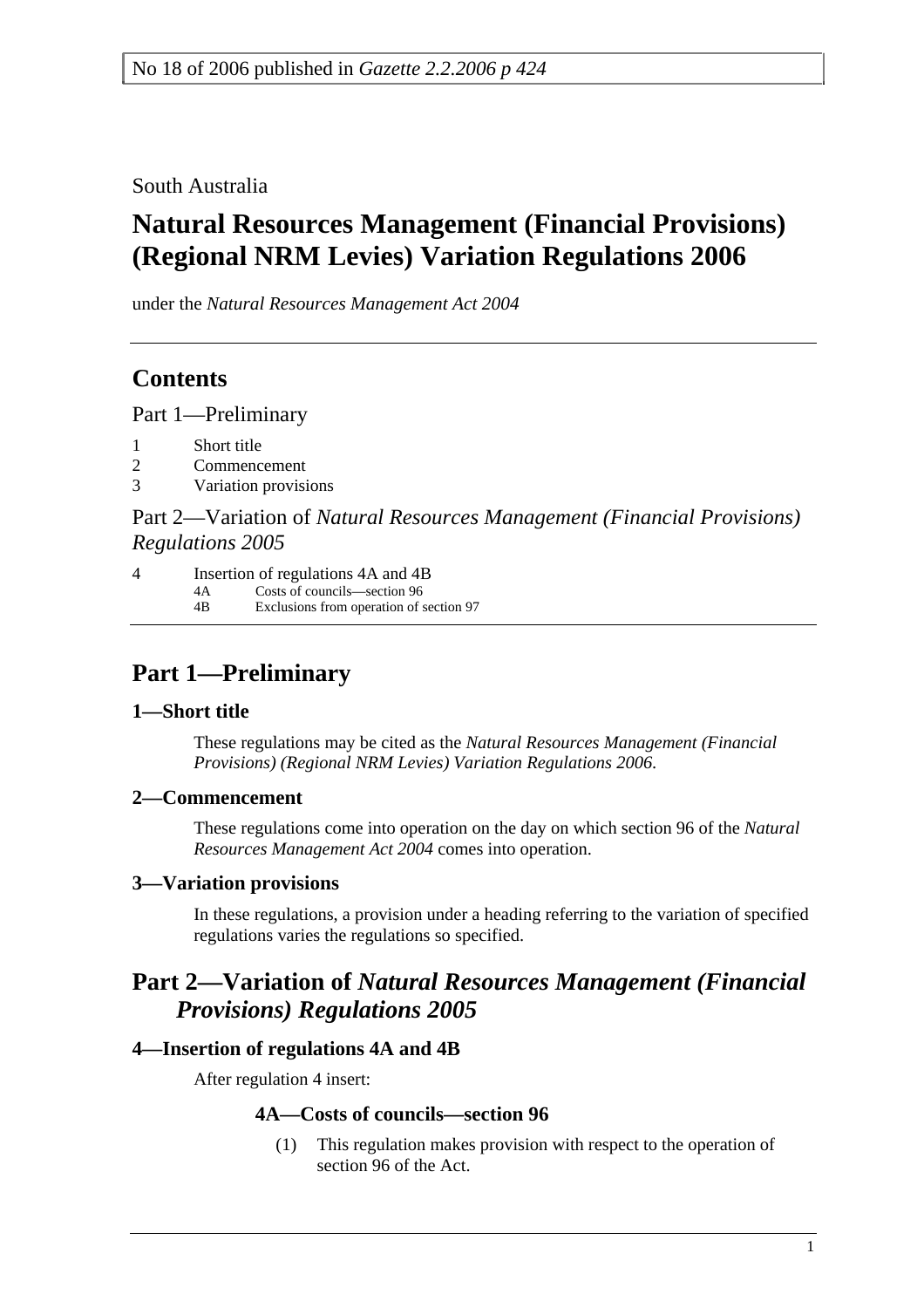- (2) For the purposes of this regulation—
	- (a) *establishment costs* are costs directly associated with—
		- (i) a council being required to impose a regional NRM levy on rateable land within its area (or part of its area) in a particular financial year after not being required to impose such a levy in the immediately preceding financial year; or
		- (ii) a council being required to impose a regional NRM levy on rateable land within its area (or part of its area) in a particular financial year on a basis under section 95(3)(a) of the Act that is different to the basis that applied with respect to the immediately preceding financial year, other than where any additional costs incurred by the council on account of the change to the basis for the levy are not significant;
	- (b) *ongoing costs* are annual costs directly associated with a council imposing and collecting a regional NRM levy, other than costs that a council would incur in any event on account of the imposition and collection of rates under the *Local Government Act 1999*.
- (3) Subject to this regulation, the costs that a council may recover with respect to a particular financial year will be determined according to whether the council is claiming—
	- (a) establishment costs; or
	- (b) ongoing costs; or
	- (c) both establishment costs and ongoing costs.
- (4) The amount that a council may recover as establishment costs will be—
	- (a) fair costs incurred by the council with respect to—
		- (i) consulting with the relevant regional NRM board in relation to the basis for the regional NRM levy; and
		- (ii) establishing the ability of the council's rating system to deal with the regional NRM levy; and
		- (iii) making any amendments to the council's rating system on account of the imposition of the regional NRM levy; and
		- (iv) conducting any tests involving the council's rating system on account of the imposition of the regional NRM levy; and
		- (v) setting up and assigning codes within the council's rating system on account of the imposition of the regional NRM levy; and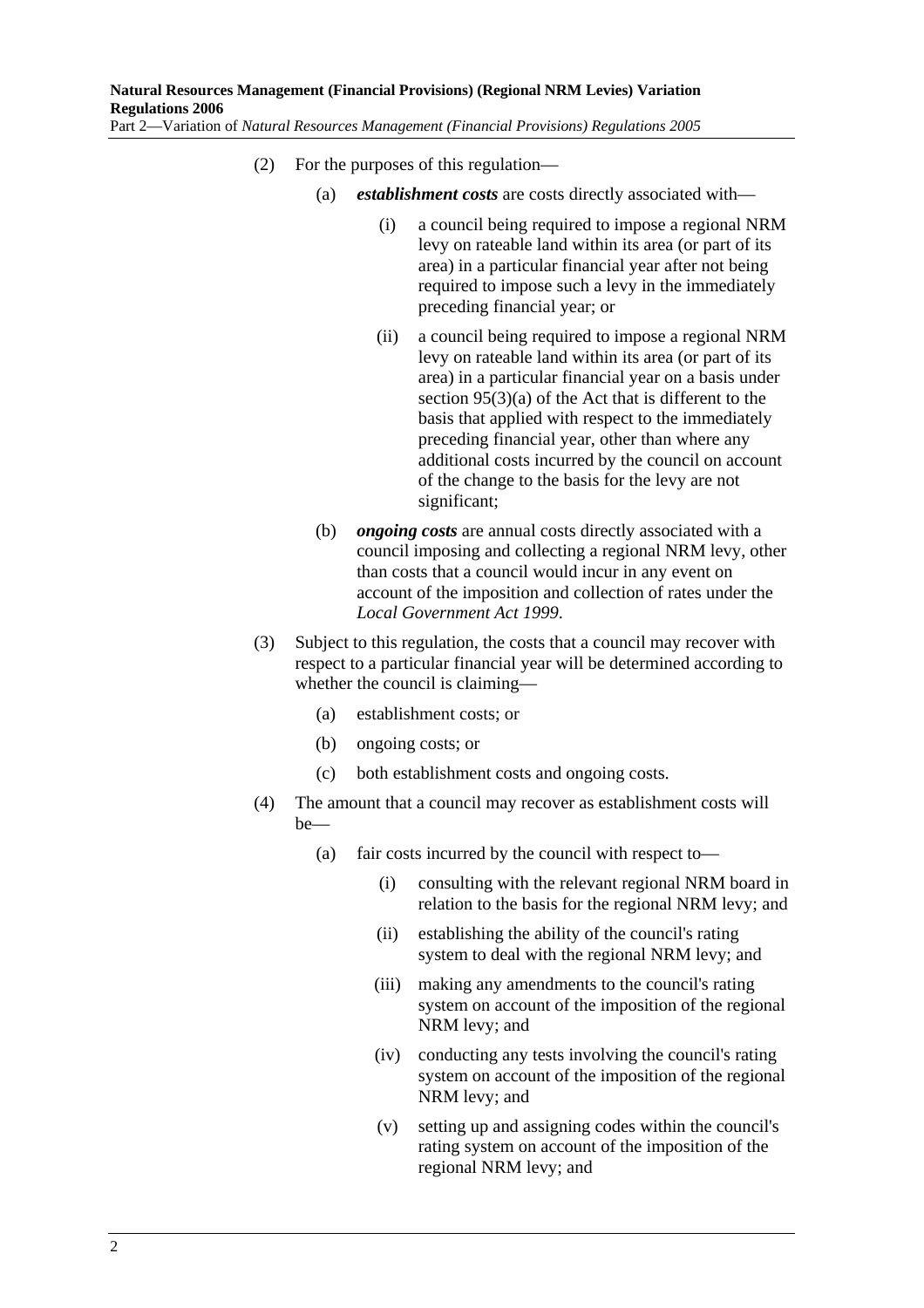- (vi) obtaining any new assessment or valuation information on account of the imposition of the regional NRM levy; and
- (vii) confirming the imposition of the appropriate levy with respect to rateable land in the area of the council; or
- (b) \$7 918 (indexed), plus 52 cents (indexed) for each assessment of levy against a piece of rateable land, adjusted, if necessary, under subregulation (5),

(on the basis that the council will decide whether it recovers its costs under paragraph (a) or under paragraph (b)).

- (5) If a council is claiming establishment costs under paragraph (b) of subregulation (4) from 2 or more regional NRM boards with respect to a particular financial year, the component under that paragraph represented by \$7 918 (indexed) will be reduced, with respect to the payment to each regional NRM board, to 60% of the amount that would otherwise apply.
- (6) The amount that a council may recover as ongoing costs will be \$1 848 (indexed), plus 18 cents (indexed) for each assessment of levy against a piece of rateable land.
- (7) A council seeking to recover any costs with respect to a particular financial year should, as a preliminary step, furnish to the relevant regional NRM board a reasonable estimate of the costs that the council expects to claim—
	- (a) as establishment costs (if relevant); and
	- (b) as ongoing costs.
- (8) Any estimate under subregulation (7) should be furnished to the regional NRM board before the board finalises its draft budget for inclusion in its draft plan for the relevant financial year for the purposes of consultation under the Act.
- (9) A regional NRM board must, after taking into account any information furnished by a council under subregulation (7), include in its regional NRM plan for the relevant financial year the amounts that it considers to be appropriate for the council to receive with respect to establishment costs (if relevant) and ongoing costs.
- (10) A council must (after declaring the relevant levy) furnish to a regional NRM board from which it is seeking to recover costs an invoice that sets out the amount or amounts that the council is claiming for establishment costs (if relevant) and ongoing costs, and the calculations used by the council to determine any such amount or amounts.
- (11) A council should, except in a case involving extraordinary administrative difficulty, furnish an invoice under subregulation (10) by 31 March in the financial year with respect to which the relevant regional NRM levy is imposed.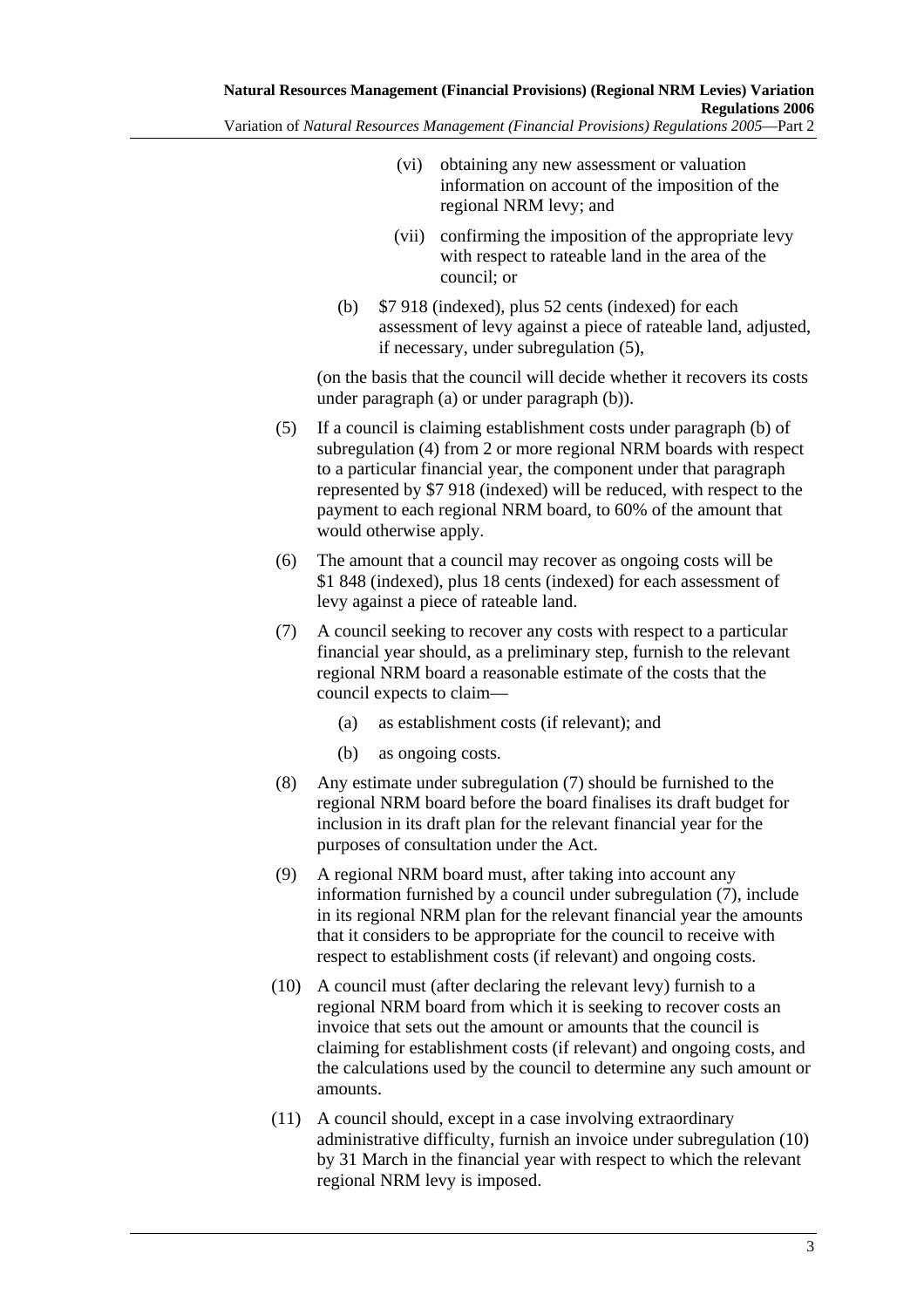- (12) A regional NRM board must, within 30 days after receiving an invoice from a council (treating any amount claimed as establishment costs and any amount claimed as ongoing costs separately)—
	- (a) pay the amount claimed by the council; or
	- (b) if the amount claimed by the council is based on the council's determination of fair costs and is higher than the relevant amount specified by the board in its regional NRM plan under subregulation (9), and the board considers that the amount that has been claimed should be reviewed—pay the amount specified in the plan and then immediately refer the matter to the Chief Officer so that the Chief Officer can determine whether or not the outstanding amount of the council's claim should be paid (wholly or in part).
- (13) The Chief Officer must make a determination within 60 days after a matter is referred under subregulation (12) (and a determination of the Chief Officer will have effect as a determination of the fair costs of the relevant council).
- (14) An amount specified by this regulation that is followed by the word (*indexed*) must be adjusted with respect to each financial year, beginning with the 2007/2008 financial year, by multiplying the amount by a proportion obtained by dividing the CPI for the September quarter of the immediately preceding year by the CPI for the September quarter, 2005, on the basis that the quotient used for the purposes of the adjustment will be calculated to 2 decimal places and that the amount obtained from the adjustment will be rounded—
	- (a) in the case of an amount expressed in dollars—to the nearest dollar;
	- (b) in the case of an amount expressed in cents—to the nearest cent.
- (15) For the purposes of the operation of subregulation (2), a levy imposed by a council under Part 8 Division 2 of the *Water Resources Act 1997* with respect to the 2005/2006 financial year will be taken to be a regional NRM levy that has been imposed under the *Natural Resources Management Act 2004* (declared on a basis that corresponds to the basis on which the levy was declared under the *Water Resources Act 1997*).

### **4B—Exclusions from operation of section 97**

Any land that is non-rateable land under section 147 of the *Local Government Act 1999* is excluded from the operation of section 97 of the Act.

#### **Note—**

As required by section 10AA(2) of the *Subordinate Legislation Act 1978*, the Minister has certified that, in the Minister's opinion, it is necessary or appropriate that these regulations come into operation as set out in these regulations.